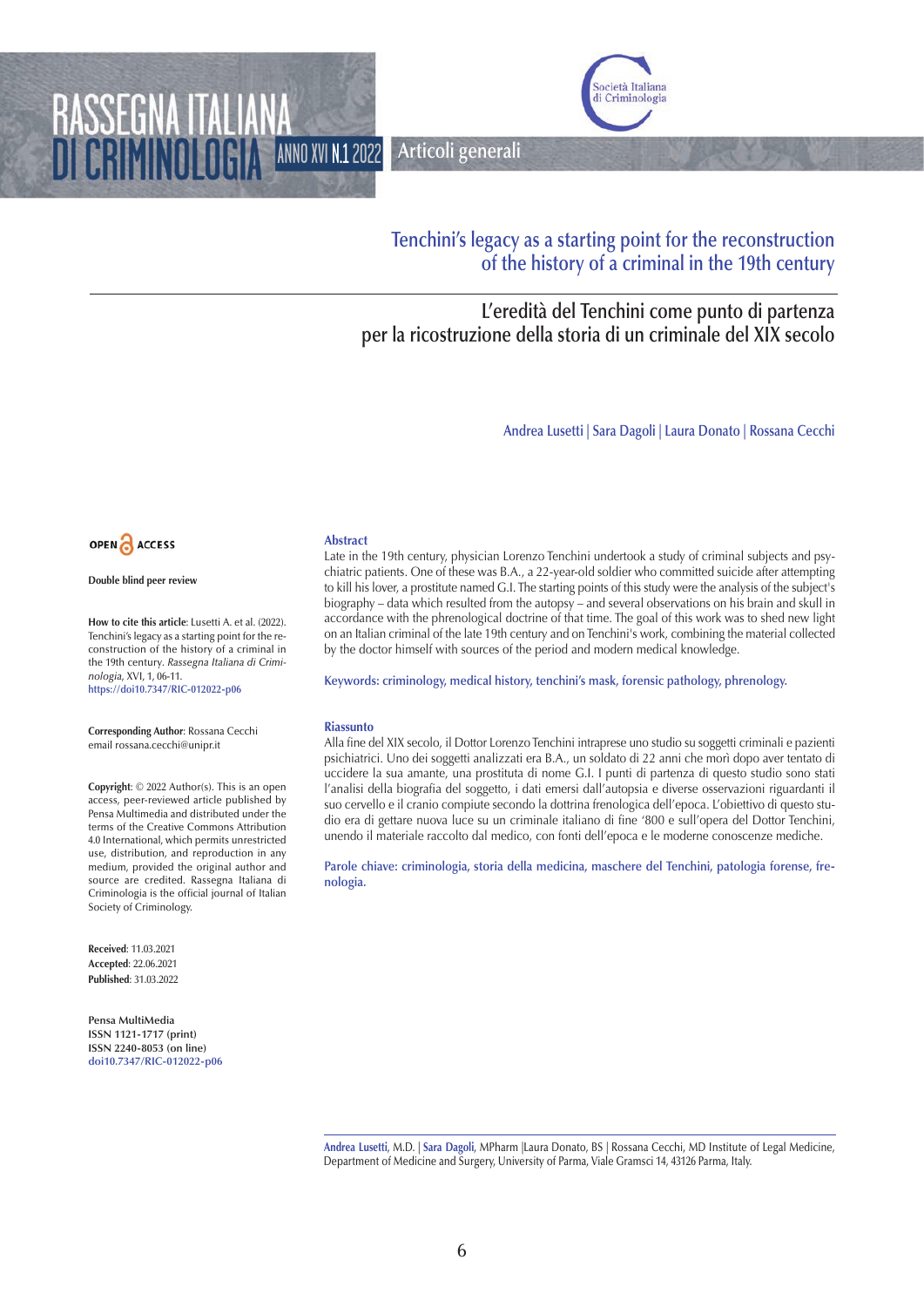**Tenchini's legacy as a starting point for the reconstruction of the history of a criminal in the 19th century** 

#### **Introduction**

In the second half of the  $19<sup>th</sup>$  century, the process of industrialization of Western society led to the rise of various social issues such as the exploitation of workers, homelessness, increased social inequality, and criminality. In accordance with the positivist philosophy of that time, science stepped in by analyzing the causes and origins of these phenomena. The birth of the phrenological doctrine by the German scholar Gall and his disciple Spurzeheim was part of this context (Simpson, 2005). They assumed that mental functions (such as wisdom, kindness, courage, pride, prudence, memory, skill in the arts, and inclination to commit crimes) were located in specific portions of the brain, which they called "organs". They also believed that the development of such brain organs impacted their dimensions and that a well-developed organ would cause a bulge in the overlying skull. Thus, the analysis of the protuberances of the skull and the conformation of certain regions of the brain became a mean of assessing the innate personality of an individual (Fig. 1).



from Webster's Academic Dictionary, 1910

Following the spread of this theory throughout Europe, famous scholars such as the Italian Cesare Lombroso (Gibson, 2002, 2008), the German Franz von Liszt, the French Alexandre Lacassagne and Gabriel Tarde wondered what led a man to commit a crime and what role the environment and the innate predisposition played. The answers to these questions were sought through the study of the lives, crimes and anatomy of numerous subjects. The experience of doctor Lorenzo Tenchini fits into this context (Toni, Bassi, Montaldo, & Porro, 2016). Born in Brescia in 1852 and graduated in medicine in Pavia in 1876, Tenchini was during his years of study a pupil of the more famous Cesare Lombroso, with whom he supported the correlation between cranial-cerebral dysmorphism and behaviors. His thought flowed into his *magnum opus* "*Cervelli di delinquenti*", where he describes the brains of various criminals (Tenchini, 1891). However, his greatest work is the study carried out in Parma (where he obtained the chair of anatomy in 1881) on more than a hundred subjects, including criminals and inmates of the nearby asylum of Colorno. For most of them, Tenchini kept the skull, the brain and a funerary mask, made according to a unique technique developed by himself, which involved the use of the skin of the deceased as an intermediate layer between an internal cast of the skull in plaster and the external wax-modeled layer. Unfortunately, out of this extraordinary collection, only 33 brains have survived, conserved at the Institute of Anatomy of University of Parma, and 76 masks, divided between that university and the museum of Cesare Lombroso in Turin. The masks and / or brains were accompanied by handwritten technical files that reported biographical, autoptic and anatomical notations concerning the individual, which are very well conserved at the Institute of Anatomy of the University of Parma. The aim of this study was to investigate the case of one of the subjects analyzed by Tenchini, B.A. In particular, we aim to shed new light on the subject's biographical, clinical and criminal history, by crossing the material collected at the time by Tenchini (skull, mask, clinical and autopsy files) with documentary sources from the same period and modern knowledge in the medical field.

#### **Medical and biographical history of the subject**

In order to reconstruct B.A.'s story, we started from Tenchini's writings, i.e. the manuscript record associated with B.A.'s skull and mask (Fig. 2) and the information on this subject found in the book "*Cervelli di delinquenti*" (Tenchini, 1891).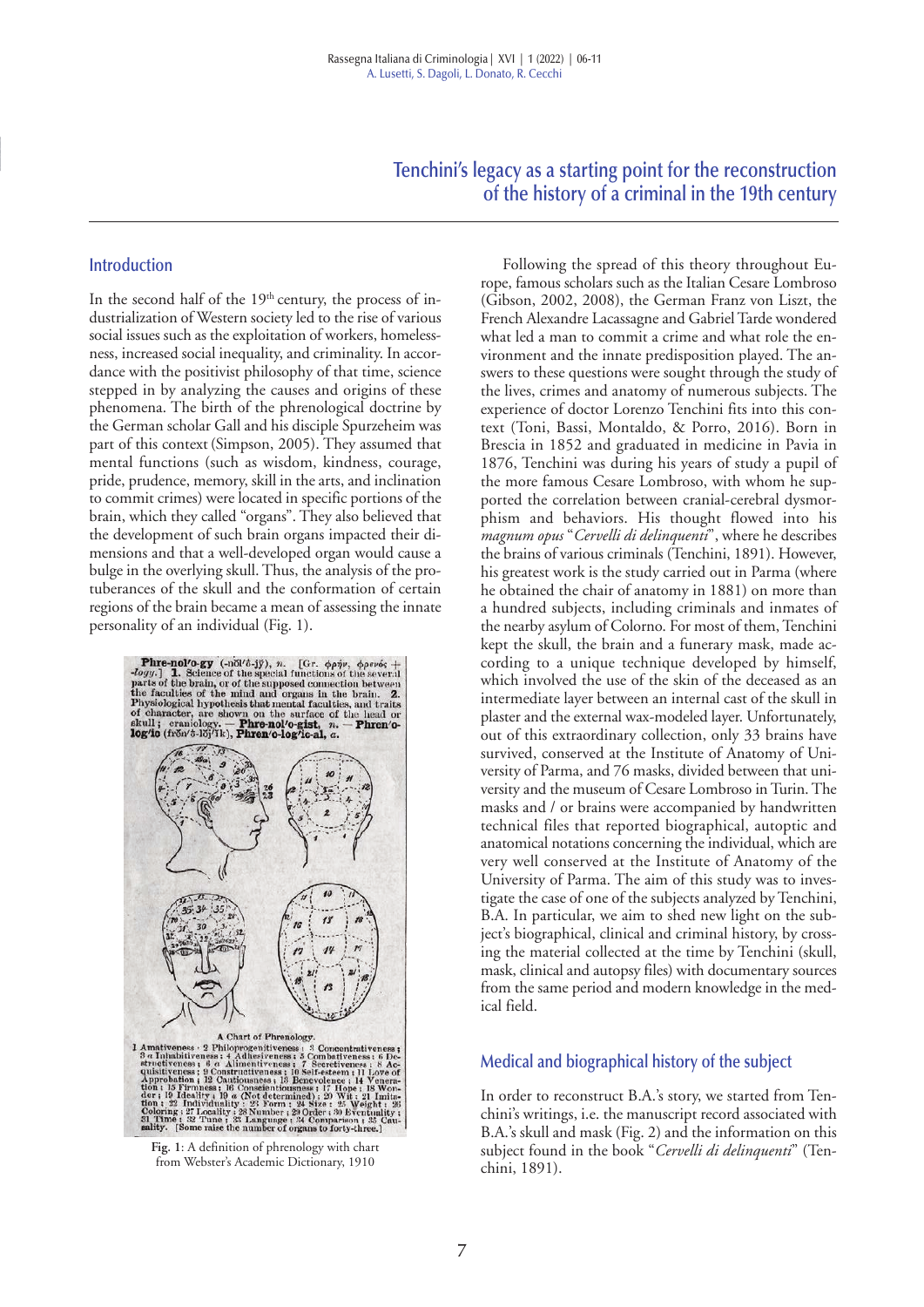

**Fig. 2:** frontal view of Tenchini's mask of B.A**. (Toni, Bassi, Montaldo, Porro, 2006)** 

The manuscript record associated with B.A states the following (translated from the original Italian version):

"Criminal Anthropology. No. 82 Prof. L. Tenchini. Brain of Murder-Suicide […] (Autopsy performed in the Military Hospital of Parma on 4 March 1887). B [….] A [...], aged 22, from Bologna, illegitimate son adopted by a gentleman from Bologna. A corporal in the 19<sup>th</sup> "Cavallegeri Guide", Cavalry Regiment, he was assigned to the regimental office because his superiors thought well of him. He was a volunteer soldier for about a year and a half and never gave any reason for complain: he was intelligent and reasonably educated. He developed a mad passion for a certain G […] I […], a fallen woman aged 21and was jealous. On the evening of 3 March, he was seen entering and leaving the brothel several times. At about 9 o'clock he locked himself in one of the rooms with his lover and tried to kill her with a pistol shot, but she threw herself out of the window; then he pointed the weapon at his heart and killed himself. The autopsy revealed tuberculosis on the left lung, despite the fact that the man seemed sturdy, muscular and of strong build. He had attempted to commit suicide at the age of 15 by taking poison and was saved with considerable difficulty. The brain weighed 1455 grams upon extraction. The macerated cranium is conserved in the museum of Human Anatomy of Parma [...]" (reported in Toni, Bassi, Montaldo & Porro, 2016, p.102).

Several observations were also noted by the anatomist Tenchini regarding the subject's brain and skull in the book "*Cervelli di delinquenti*" (Tenchini, 1891). An encephalic weight of 1455 grams and the presence in the

right hemisphere of the brain of an anomalous M-shaped of the praecuneus were noticed. In the left hemisphere the focus was placed on the internal frontal gyrus, intended by Tenchini as (translated from the original Italian version): "[…] That part of the cerebral cortex that overlaps the anterior two thirds of the convolution of the corpus callosum and extends on the inner face of the brain until it reaches the quadrilateral lobe" (Tenchini, 1891, p. 13).

The internal frontal gyrus of B.A. was found double for the first 7 cm and superficial on the level of the fourth fold of frontal callous passage. About the skull, Tenchini reported a weight of 816 grams, a cephalic index of 79- 78 cm and the presence of highly developed frontal sinuses and protruding inion and occipital crest (Tenchini, 1891).

#### **Military service of b.a**

In the reconstruction of the subject's state of health, an important anamnestic event was highlighted: his military service. As reported by Tenchini, B.A. served as a volunteer soldier in the 19 Guide cavalry regiment for a year and a half before his death in 1887. During his service he achieved the rank of corporal and he was assigned to "*ufficio di maggiorità*" ("the regimental office").

This regiment of light cavalry was founded on April 7<sup>th</sup>, 1859 by the royal Sardinian army and it was assigned the task to relay messages between Army headquarters and divisions. This regiment was based in Parma from 1833 to 1887 (www.esercito.difesa.it). Based on this information, the general legislation on military health matters of the time, contained in the Official Journal of the Kingdom of Italy on December 15<sup>th</sup> 1885 (number 303), was recovered. Starting from the law, which is extremely detailed, that reported: "[...] *in order to avoid to accept candidates who do not have all the physical conditions necessary for a useful and effective military service* " (translated from the original Italian version in the Official Journal of the Kingdom of Italy on December 15<sup>th</sup> 1885 (issue number 303), it was possible to obtain various information regarding B.A.'s state of health. First of all, the subject was tall between 1.60-1.63 (Fig. 3), given the required criteria to serve in light cavalry included in the article 207 of the Official Journal of the Kingdom of Italy on December 15<sup>th</sup> 1885 (issue number 303), with a thoracic diameter of at least 80 cm, as reported in the article 1-bis at pages 54-55 of that journal.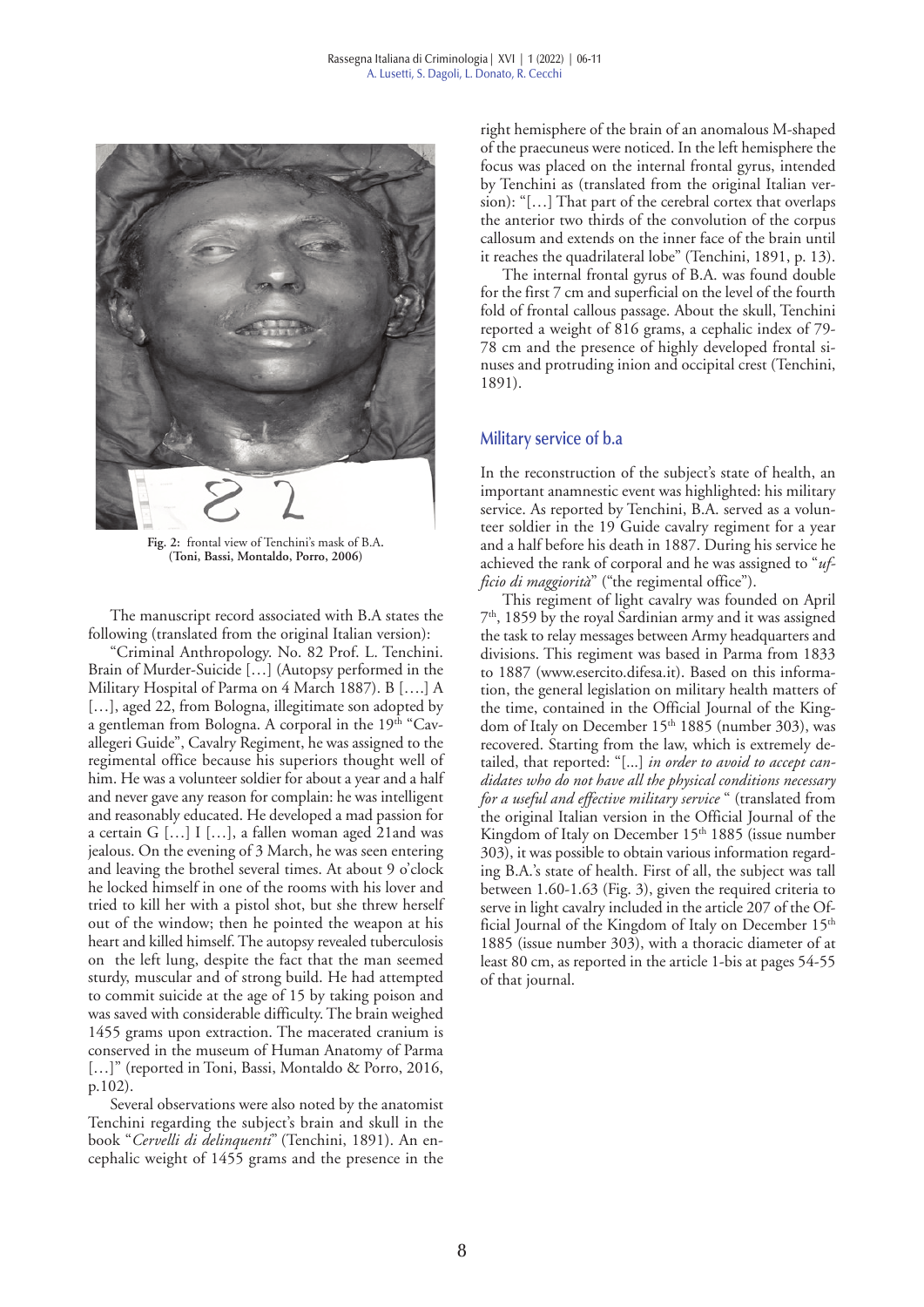§ 205. - Il Consiglio d'amministrazione, sentito il parere degli ufficiali medici, esaminati i documenti e gli attestati prodotti, ed accertato che il giovane sappia leggere e scrivere copiando lo stampato, abbia la statura prescritta per l'arma, e tutti i requisiti voluti dall'articolo 111 della legge, lo ammette all'arruolamento in virtù della facoltà attribuitagli dal successivo art. 113.

 $\frac{c}{b}$  206. - Per ciò che riguarda la statura servirà la seguente tabelia:

|                                                                                                                                     |  |  |  |  |  |  |  |      | Minimum | Maximum    |
|-------------------------------------------------------------------------------------------------------------------------------------|--|--|--|--|--|--|--|------|---------|------------|
| Carabinieri Reali                                                                                                                   |  |  |  |  |  |  |  |      | 1.66    | illimitato |
| Artiglieria di campagna                                                                                                             |  |  |  |  |  |  |  |      | 1.64    | 1,75       |
| Id.<br>da fortezza $\ldots$ $\ldots$ $\ldots$ $\ldots$                                                                              |  |  |  |  |  |  |  |      | 1,67    | 1,82       |
| Id.<br>da montagna                                                                                                                  |  |  |  |  |  |  |  |      | 1,72    | illimitato |
| Cavalleria lancieri                                                                                                                 |  |  |  |  |  |  |  |      | 1,64    | 1,72       |
| cavalleggeri<br>Id.                                                                                                                 |  |  |  |  |  |  |  |      | 1,60    | 1,68       |
| Reggimenti del genio $\left\{\begin{array}{ccc} \text{zappa} & \dots & \dots \\ \text{pontieri} & \dots & \dots \end{array}\right.$ |  |  |  |  |  |  |  | 1,60 | 1,78    |            |
|                                                                                                                                     |  |  |  |  |  |  |  |      | 1,66    | illimitato |
| Bersaglieri                                                                                                                         |  |  |  |  |  |  |  |      | 1,62    | 1.75       |
| Squadrone palafrenieri                                                                                                              |  |  |  |  |  |  |  |      | 1,60    | 1,72       |
| Depositi cavalli stalloni                                                                                                           |  |  |  |  |  |  |  |      | 1.64    | illimitato |
| Granatieri                                                                                                                          |  |  |  |  |  |  |  |      | 1,76    | illimitato |
| Fanteria di linea e reggimenti alpini                                                                                               |  |  |  |  |  |  |  |      | 1,55    | illimitato |

**Fig. 3** Heights required for the various corps of the Italian army (**Official Journal of the Kingdom of Italy on December 15th 1885 (issue number 303)**

Considering the pathologies that would have caused the subject's rejection from the army, some considerations can be made about his medical condition, utilising information which, along with other sources, has been widely gathered thanks to the Official Journal of the Kingdom of Italy articles published on December  $15<sup>th</sup> 1885$  (issue number 303). First of all, his constitution was good, and he did not suffer from obesity or cachexia (articles 2 and 3 p.55). Moreover, the subject was not affected by either visual deficits (article 41 p. 56), nor hearing deficits (article 46 p.57). Finally, with regard to the osteoarticular apparatus, B.A. did not suffer from alterations capable of interfering with military activities such as the use of weapons or marching (article 25 p. 56).

Although ascertainable with the available means, he also had adequate cardio-respiratory functions, since he did not suffer from the so-called "cardiac neurosis" (article 64 p.57), hydrothorax (article 63 p.57), asthma (article 63 p.57), incipient tuberculosis (article 63 p.57), or haemoptysis (article 63 p.57). In general, the picture obtained from these data is that of a healthy subject with a robust constitution, as confirmed by Tenchini's autopsy report.

### **Tuberculosis**

The discovery of tuberculosis (TBC) during B.A.'s autopsy (in the left lung) is very interesting as the diagnosis of this pathology when alive would have led to his expulsion from the army. It is important to place tuberculosis within the context of the time, and to consider the current knowledge of the disease. The 19<sup>th</sup> century can be considered as the "century of tuberculosis". On the one hand, the economic and social transformations linked to the industrial revolution led to an unprecedented spread of the disease; on the other hand, the findings of scientists such as Laennec, Bayle, and Koch led to important knowledge concerning the anatomopathological characteristics of the disease, the tubercle, and the causative agent, Mycobacterium tuberculosis (Nuland, 1994). In spite of this, at the time of the subject, essential diagnostic tools such as the Mantoux test or X-rays were not available. The diagnosis of this disease was, therefore, based exclusively on physical examination and clinical observation, allowing to identify the most violent and symptomatic cases, but ignoring the latent and paucisymptomatic ones. However, the tubercle was well known for centuries, allowing easy identification of this disease during the autoptic activity. Considering these premises, it is possible to state that until the time of death of B.A., his actual health situation was not completely known, since its diagnosis would have required the quarantine and his removal from the army. Likewise, it did not significantly affect the health of the young man who was regularly in service until his death. It can, therefore, be assumed that the subject suffered from a latent pulmonary TBC. Based on the epidemiological condition, the most likely hypothesis is that it may have been a long-standing infection, already present, but not recognized at the conscription visit. Otherwise, it could have been contracted during the military service.

### **Skull-encephalic notes**

As for the detailed observations on the subject's skull and brain, they are fully part of the phrenological doctrine prevailing in those years. Features such as an important development of the frontal sinuses and the splitting of the internal frontal convolution, attributed to B.A., are noted in other papers on the skulls and brains of criminals conducted by scholars of the time, including Cesare Lombroso (Lombroso, 1971). In particular, Cesare Lombroso considered the prominence of the frontal sinuses, as found in B.A.'s skull, a typically atavistic characteristic of wild animals and fossils of anthropomorphic monkeys discovered in those years (Lombroso, 1871). While for anomalies of the frontal sinuses, as for many other phrenological points of reference, the link with the behavior has been denied, the attention paid by Tenchini to the frontal lobe was ahead of its time. He devoted an entire chapter of his work "*Cervelli di delinquenti*" to the examination of this hemisphere. With time, the role of the frontal lobe in high intellectual functions such as planning, risk calculation, social behaviors and motivation has been widely recognized by modern research. Proofs of this are some of the symptoms such as disinhibition, states of anger, excitement and inability to control emotions, found in people with lesions involving this anatomical district, grouped under the name of frontal syndrome (Gadecki, Ramsz-Walecka, & Tomczyszyn, 1999; Metin et al., 2017). It is interesting to note that the first, and perhaps most famous, case of this pathology occurred a few years before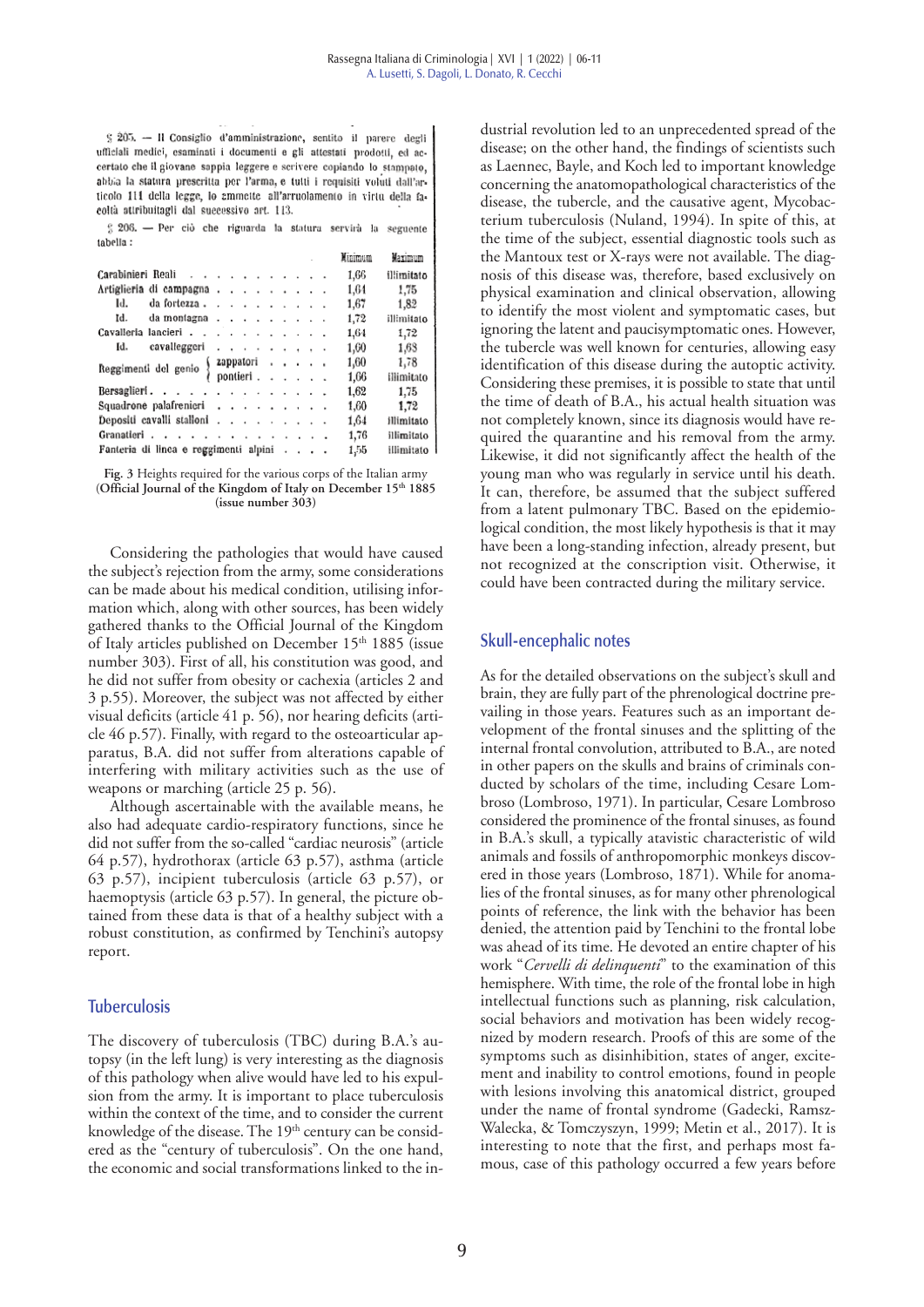the death of B.A. Indeed, it was in the year 1848 that the railroad worker Phineas Gage, after being pierced by a metal bar which destroyed much of his frontal lobe, suddenly and abruptly changed his personality (O'Driscoll, & Leach, 1998).

# **Criminal history**

Finally, the most difficult task was to analyze and reconstruct the subject's criminal history. In search of answers, we started from the biography. After the suicide attempt by self-poisoning at the age of 15, there is a news-free period until enrollment. In this period, we can assume that B.A. completed his studies by virtue of the role occupied within the regiment *"ufficio di maggiorità"* (regimental office) and the fact that Tenchini describes him as educated. Indeed, in military language, "*l'ufficio di maggiorità"* (regimental office) is the name of the office that, within a regiment or battalion, carries out activities of bureaucratic, disciplinary and administrative nature.

It can also be assumed that the subject did not commit any criminal act prior to the enrollment as he had to provide, as volunteer, a *"certificato di penalità*" (criminal record), being a document certifying the absence of convictions, and an "*attestazione di buona condotta e moralità*" (attestation of good conduct and morality) (article 196, p. 36 of the Official Journal of the Kingdom of Italy on December 15<sup>th</sup> 1885 (number 303). It is also interesting to report how behavioral or psychiatric alterations capable of interfering with military service (articles 16, 17, 18, p. 58 of Official Journal of the Kingdom of Italy on December 15th 1885 (number 303) were not found at the conscription visit, despite the attempted adolescent suicide. Indeed, during the years in the army, the subject maintains an impeccable behaviour in the eyes of his superiors that grants him a place as officer of majority.

In the light of these data, is there anything capable of shedding light at least in part on the final epilogue? The answer to this question may lie in the attempted suicide by poisoning during adolescence. This phenomenon is still extremely widespread and it is the object of analysis of a large international literature. Some studies have reported that the survival outcome of subjects who attempt suicide by self-poisoning in adolescence is reduced in the following decade compared to the average population. This fact is mainly due to the repetition of new suicide attempts after many years, often with a fatal outcome, due to the persistence of the risk factors that led to the first attempt (Finkelstein et al., 2015; Noderntoff, 2007). However, analysing the crime committed by B.A, it cannot be ignored that the victim was a young, 21 year old prostitute. Considering the gender of the victim and the motivation behind the murder (an insane jealousy of B.A as reported in Tenchini's manuscript (Toni et al., 2016), this crime could be considered a feminicide. This term refers to a specific category of crime, or rather the intentional killing of a woman due to her purported transgression of

traditionally or socially determined gender roles (Bona, Burba, 2017). It is sadly peculiar how several reports carried out in large countries such as Italy (*Vittime e carnefici in Italia: la prima mappa italiana della violenza sulle donne e i loro aggressori;* https://www.senato.it; Piacenti, & De Pasquali, 2014), United Kingdom (*Prostitution, Third Report of the Session 2016-2017,* www.parliament.uk), Colombia (*Boletín Epidemiológico: Homicidios de Mujeres en Condición de Prostitución Durante los Años 2004 a 2013,* https://www.medicinalegal.gov.co; *Global study on homicide. Gender-related killing of women and girls,* https://www.unodc.org), show how prostitutes are frequently victims of murder, representing one of the most at-risk categories. Indeed, some of these studies indicate that the vast majority of female sex workers are killed by clients (Brewer et al., 2006; Potterat et al., 2004). Nevertheless, these murders cannot be identified as feminicides when they occur without an existing connection between the murder and the victim. The case reported can be classified as feminicide, due to the relationship occurring between G.I. and B.A., who considered G.I. as his lover.

This interpretation of course does not shed complete light on the episode due to the scarcity of available elements, but it is still considered valid in the light of the data stated.

# **Conclusions**

Three elements were found to be crucial in the realization of this work: the analysis of the historical-scientific context of the time, the use of modern medical-scientific knowledge, and the combination of these two elements. The historical and cultural context of the time was found to be crucial, setting the basis for interpreting important data collected by Tenchini and for reconstructing B.A.'s biography. On this basis, modern necessary scientific knowledge has been grafted. The combined use of these two elements has allowed, albeit starting from a limited basis, to reconstruct the story of B.A. in a rather detailed way and to shed new light on the work of doctor Lorenzo Tenchini. It is important to underline that Tenchini included dozens of subjects belonging to different social categories and with different biographical-health backgrounds, in his study. It is only possible to imagine what an incredible historical insight this could offer to such an approach applied to them as well. Besides, the skull of B.A. has been already used for the evaluation of a new method of facial reconstruction applying photogrammetry (Donato, Cecchi, Goldoni, & Ubelaker, 2020), laying the groundwork for other studies.

### **References**

Brewer, D. D. Dudek, J.A., Potterat, J.J., Muth, S.Q., Roberts, J.M., & Woodhouse, D.E. (2006). Extent, trends, and perpetrators of prostitution-related homicide in the United States. *Journal of Forensic Sciences*, *51*: 1101-1108.